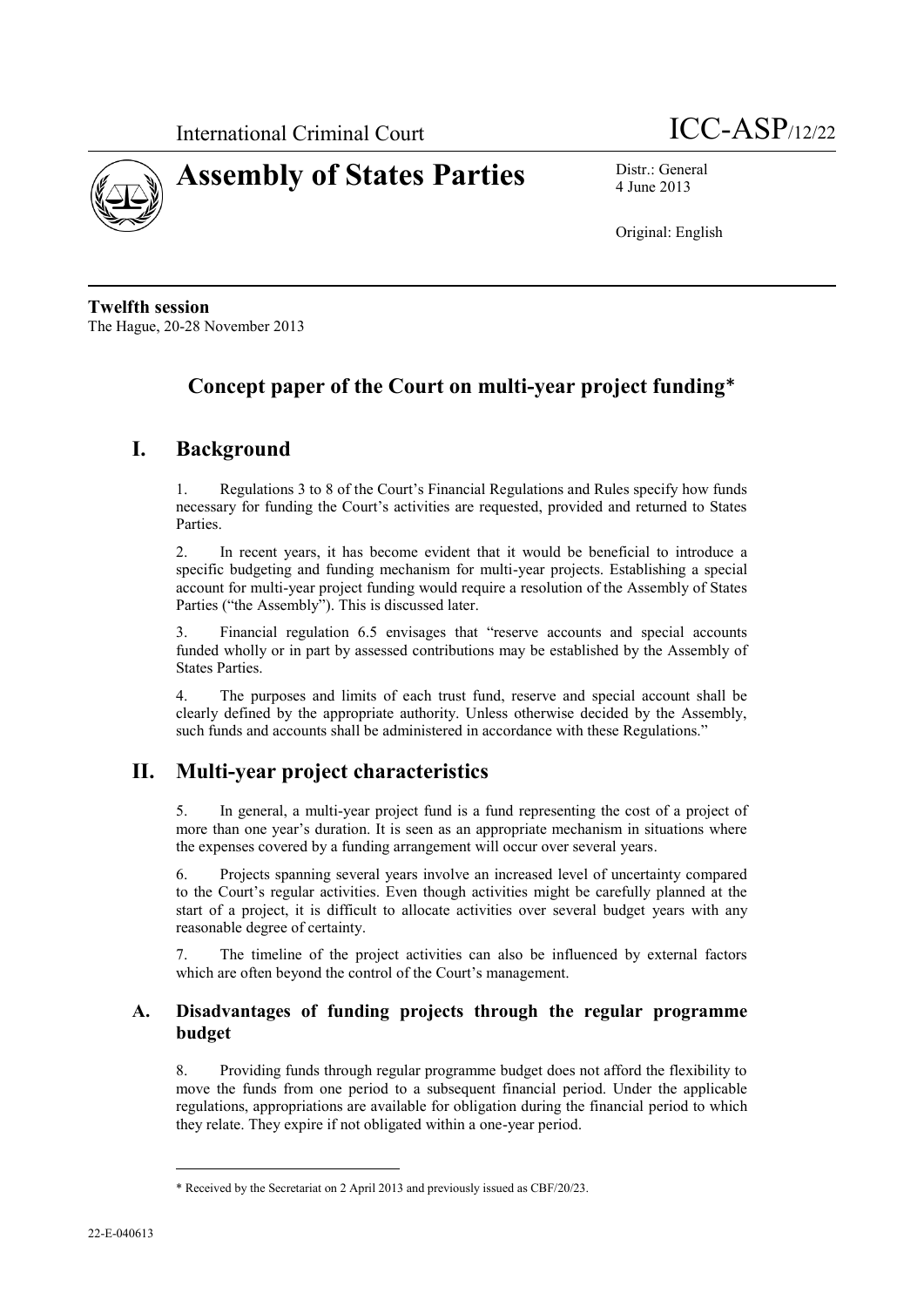9. This limits the capacity of the project manager to manage the planned activities over several years and such limitation on timing when managing multi-year projects is counterproductive to the continuing nature of the operations. The regular programme budget is suitable mainly for recurrent expenditure of a routine nature and not for project operations, particularly those which are larger in scale.

10. The end result under this option would be that the unused funds each year would be returned and requested again in the next budget year, thus leading to uncertainty, disruption in operations and planning difficulties for States Parties in terms of the timing of funding provision.

#### **B. Advantages of funding projects through a multi-year special account**

11. When a project spans more than one financial year, a multi-year funding mechanism can improve the allocation and effectiveness of funding. In this context, multi-year funding is seen as a useful tool because it increases predictability, generates lower administration costs and allows States Parties and the Court to develop a more strategic vision of projects requiring an implementation period of more than one year.

12. A special account for multi-year projects would involve funds being allotted annually against an overall approved financing plan for the duration of the project, split into annual funding amounts. Funds unused against the plan in a financial period would be carried over to subsequent financial periods provided that the expenditures were within the approved overall multi-year budget.

13. A special account for multi-year projects is an option proposed to provide more flexibility in the financing and use of the allotted funds. The difficulties encountered in managing the funds when made available under the annual regular budget no longer arise. This makes it easier to plan and optimize the use of resources. From the States Parties' perspective, there is no need to re-authorize already approved expenditure year after year because of the marginal change in the spending pattern of the project.

14. The effectiveness of programme implementation would not be compromised in any way as all the controls, checks and balances would still be in place. Regular implementation reports would be provided and a robust monitoring and evaluation system adopted for this option to review expenditure on a cumulative basis against a multi-year approved budget. This means that States Parties would have an accurate view of the implementation status at any given point in time and would be able to ensure that the programme performed according to the stated objectives and advocate any remedial measures if and when necessary.

15. The Transition Programme has all the characteristics of multi-year project and the advantages of funding its activities through a special account for multi-year projects as identified above, are all applicable. As requested by the Committee on Budget and Finance ("the Committee"),  $\frac{1}{1}$  the Court is looking at options for managing the funding of the 2015 peak in cost. The special account for the Transition Programme could be one viable option.

## **III. Special Account for the Transition Programme**

16. At its tenth session, the Assembly approved that non-integrated elements (2gv) and other related costs should not exceed  $\widehat{E19.8}$  million, and would be approved upon submission year by year in the Court's budget. $<sup>2</sup>$ </sup>

17. The most recent estimate of costs for transition activities submitted for the Committee's twentieth session amounts to  $\epsilon$ 19.5 million, including a  $\epsilon$ 1.8 million risk budget. This budget covers activities over the three-year period from 2014 to 2016.

18. The budget would be continuously monitored and revised throughout the duration of the project/programme. However, no further budget submissions would be made, save in

 $\overline{a}$ 

<sup>1</sup> *Official Records of the Assembly of States Parties to the Rome Statute of the International Criminal Court,* 

*Eleventh Session, The Hague, 14-22 November 2012* (ICC-ASP 11/20), vol. II, part B.2, para. 148.<br>
<sup>2</sup> Official Passads Turille Turille

<sup>2</sup> *Official Records … Tenth session … 2011* (ICC-ASP10/20), vol. I, part III, ICC-ASP/10/Res.6, para. 5.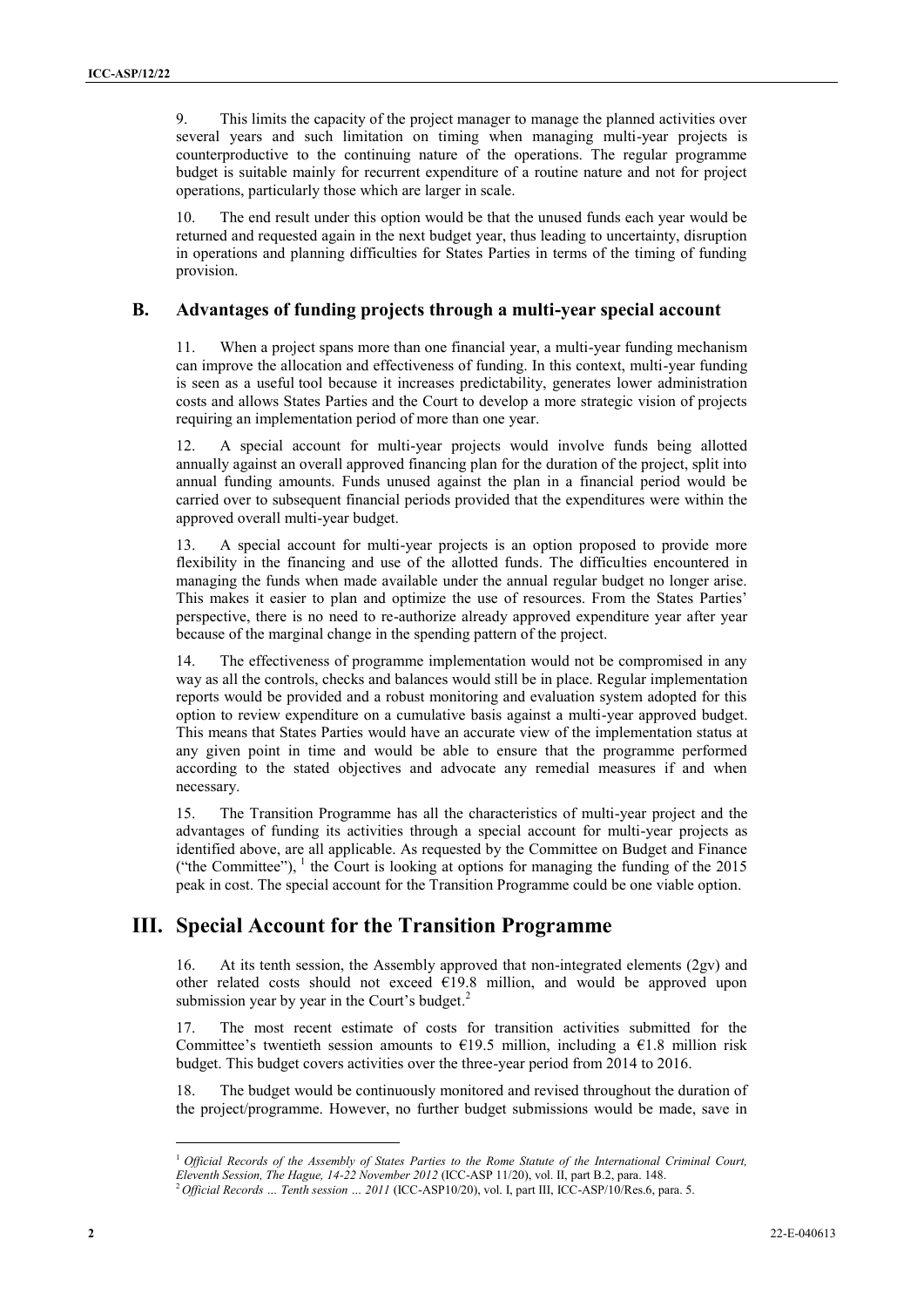very rare circumstances if it were to be determined that the necessary activities could not be funded out of the originally proposed budget.

### **IV. Provision of funds**

19. A special account for multi-year projects would be financed annually on the basis of initially determined funding requirements. The scale of assessment applicable to the regular programme budget would be applied.

20. States Parties would have maximum flexibility provided minimum funding requirements were met on a yearly basis. Those minimum funding requirements would be established at the beginning of the project and met by States, which could also provide funding in advance for the following years should they wish to do so.

21. Additionally, it would be possible to finance the fund through a cash surplus, if so determined by Assembly.

22. It is proposed that the special account for multi-year projects be funded through various funding sources. As mentioned above, the Court will assess contributions based on the applicable scale of assessment and will issue contribution letters including: (a) the total amount of contributions assessed for the entire period; and (b) the minimum amount of contributions payable each year. In year one, States Parties may proceed with payments ranging from the minimum amount of contributions required for that year to the maximum amount of contributions required for the whole period (i.e.: three years). The Court will ensure that any payment in excess of the minimum amount due for any given year is considered as an advance payment against future years' minimum contributions.

23. Possible source of funds:

- (a) assessed contributions;
- (b) voluntary contributions;
- (c) surplus funds from the regular budget.

24. In order to enable States Parties to have an overview of Court's financing needs in a single document it is proposed that the special account for multi-year projects and the Court's proposed programme budget be compiled in the same document. However, as mentioned above, multi-year project funding would be adopted by the Assembly only once, in the year in which the project starts.

## **V. Appropriations**

25. Appropriations would remain available until completion of the project.

26. Project activities and performance obligations would be specified. Obligations would be incurred for the purposes for which appropriations were adopted. There would be flexibility to reallocate funds between the project activities and financial periods over which the project is running to ensure the most efficient use of resources.

27. Authorization to expend appropriations would be given through allotment advice in accordance with the Court's Financial Regulation and Rules.

### **VI. Cash surplus**

28. Any provisional cash surplus would be determined at an agreed project end date. The final cash surplus would be determined twelve months after this date and returned to States Parties. Any remaining outstanding obligations would be re-obligated against the appropriations of the current financial period.

29. The surplus would be apportioned among States Parties in proportion to the scale of assessments applicable to the financial period in which the project has ended.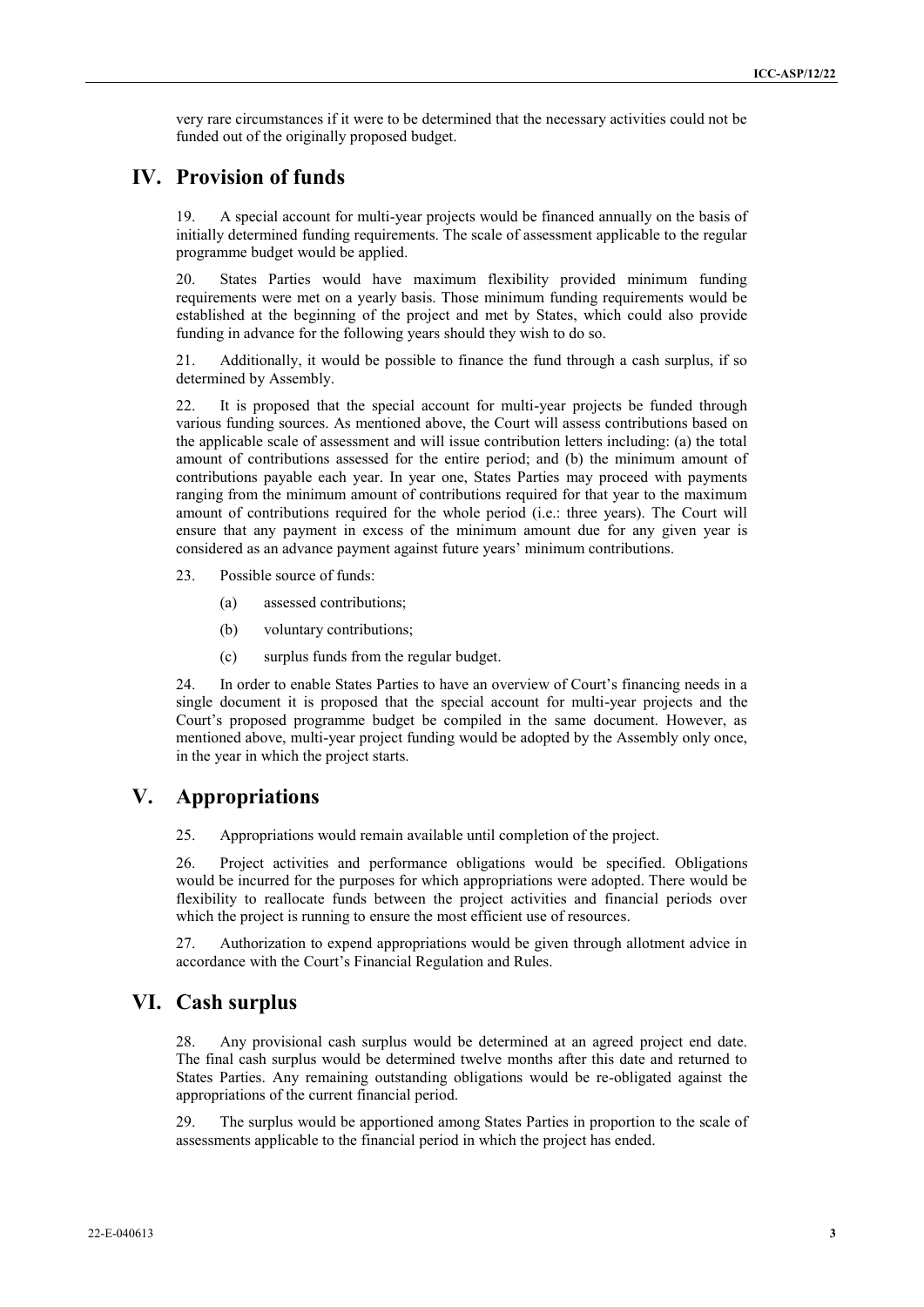## **VII. Reporting**

30. The Registrar and the project manager will monitor the achievement of objectives and performance delivery during the financial period and report on actual performance.

## **VIII. Conclusion**

31. Taking into account recent experience, the Court is of the view that new financing mechanisms would contribute to the effectiveness of managing non-routine project operations and at the same time provide States Parties with maximum flexibility in terms of timing and sourcing of funding. The Court proposes that a special account for the Transition Programme be established, which would have the characteristics described above and detailed in the attached illustrative Assembly resolution.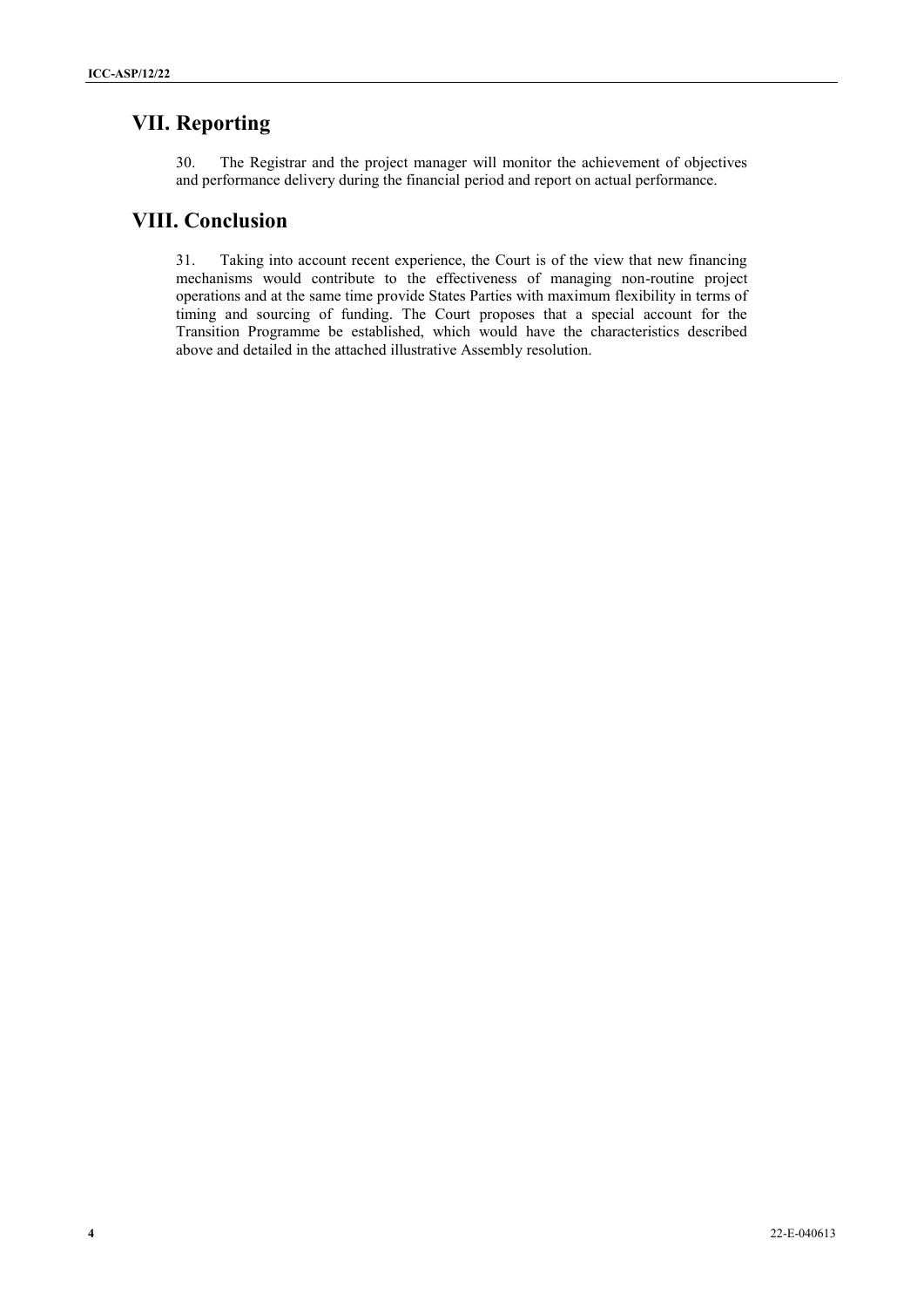#### **Annex**

# **Draft Resolution Transition Programme**

#### *The Assembly of States Parties,*

*Recalling* resolution ICC-ASP/9/Res.1, which requested the Court, in consultation with the Project Director, to identify and quantify the other costs related to the project but not directly related to the construction, such as the costs of relocating the Court from the temporary premises to the permanent premises, movable items such as furniture and ICT hardware, potted greenery and decorations, costs relating to communications and public relations for the project and costs relating to the interim premises, before 1 March 2011, to report on these annually to the Assembly, through the Oversight Committee, to keep the Committee regularly informed of any change thereof, and to consider ways in which to reduce the impact of such costs on the annual budgeting process,

*Recalling* resolution ICC-ASP/10/Res.6 noting that the Court has quantified 2gv and other related costs, originally estimated at  $E20.1$  million and later reduced to  $E19.8$  million, for non-integrated user equipment, that is loose elements, and other costs such as moving, additional staff and consultancy fees,

*Recalling* resolution ICC-ASP/11/Res.3 requesting the Court, working in conjunction with the Project Director, to take all preparatory measures needed to ensure its readiness to take occupation of the permanent premises by not later than December 2015 in order to avoid any additional expenditures for the States Parties,

*Noting* the report of the Committee on Budget and Finance on the work of its twentieth and twenty first session,

*Noting* the report of the Court on the Transition Programme,

*Noting* that the end of the construction phase of the permanent premises is foreseen for September 2015,

*Noting* that the Financial Regulations and Rules and internal and external audit arrangements of the Court are applicable to the programme,

#### **A. Programme budget and timelines**

*Approves* the overall budget for the programme at no more than  $\notin XX$  million allocated over a three-year period as follows:  $\epsilon$ XX million in 2014,  $\epsilon$ XX million in 2015 and  $\epsilon$ XX million in 2016;

2. *Notes* that the completion date for the Transition Programme is the end of 2016, subject to timely delivery of the permanent premises;

3. *Requests* the Registrar, in this connection, to establish, in accordance with the Financial Regulations and Rules, a special account for the purpose of holding funds provided by States Parties for the Transition Programme;

#### **B. Provision of funds**

4. *Decides* that States Parties shall be assessed annually based on the schedule determined above according to the scale of assessments applicable to the Court's regular budget at the time of the assessment*;*

5. *Invites* States Parties to consider making an advance payment of their share of the total estimated Transition Programme costs in order to reduce peak costs in 2015;